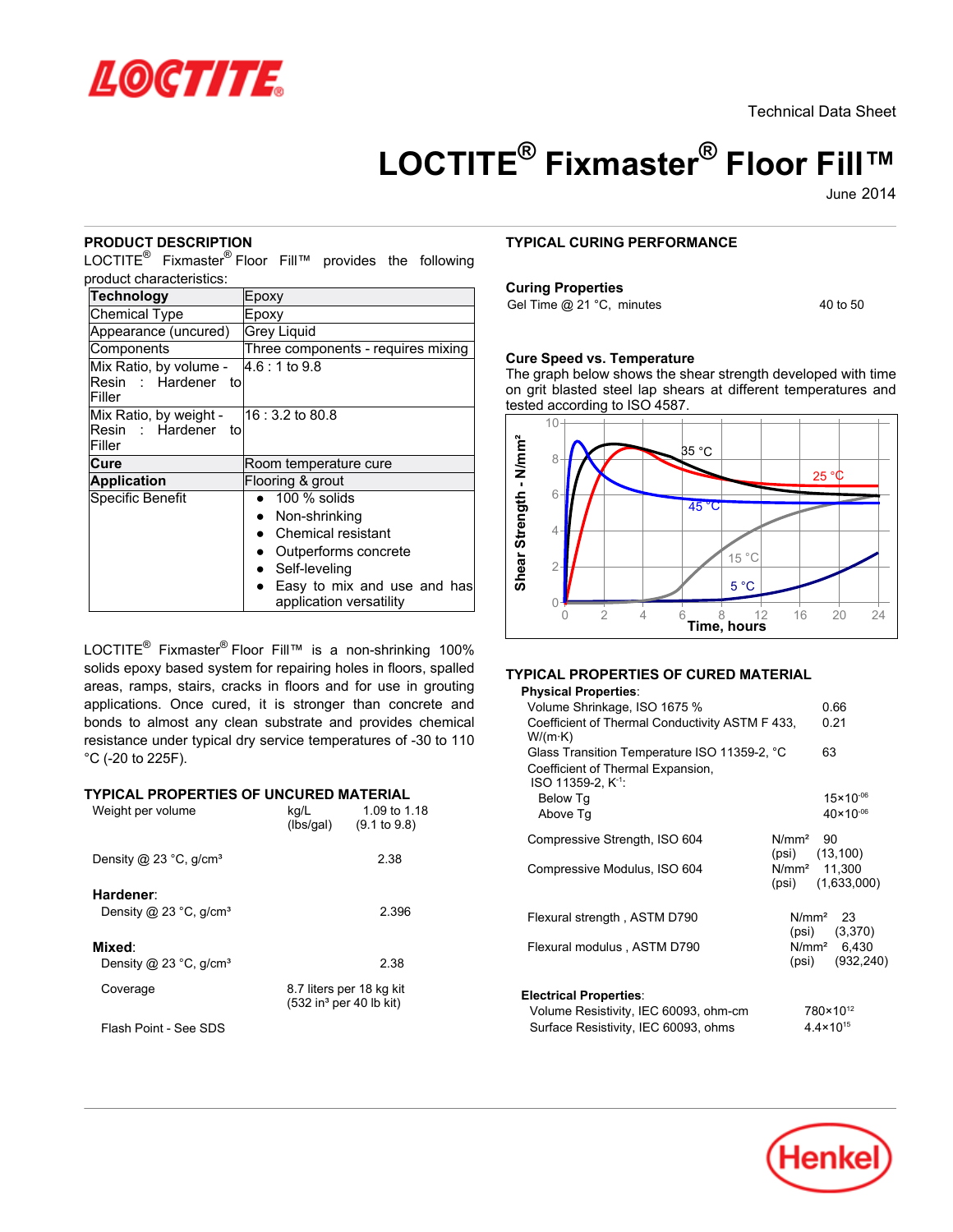## **TYPICAL ENVIRONMENTAL RESISTANCE**

Lap Shear Strength, ISO 4587: Grit Blasted Mild Steel (GBMS)

#### **Hot Strength**

Tested at temperature



## **Heat Aging**

Aged at temperature indicated and tested  $\omega$  22 °C



## **GENERAL INFORMATION**

**This product is not recommended for use in pure oxygen and/or oxygen rich systems and should not be selected as a sealant for chlorine or other strong oxidizing materials.**

**For safe handling information on this product, consult the Safety Data Sheet (SDS).**

#### **Directions for use:**

**Surface Preparation:**

1. Clean all dust, grease, latent concrete, or other foreign matter from the surface to be coated.

#### **Mixing:**

- 1. Remove all materials from the outer pail.
- 2. Pour resin contents into empty pail.
- 3. Add hardener contents to resin. Mix with electric drill and mixing paddle.
- 4. Add silica filler to the resin and hardener mixture and continue mixing until thoroughly mixed. Be sure to mix along sides and across bottom of pail.
- 5. At 25°C, the working time is 40 to 60 minutes and

functional cure time is 24 hours.

**NOTE**: To obtain a pourable consistency do not use all of the filler. However, when leaving out part of the filler the working time and cure time will be shorter

# **Technical Tips for Working With Epoxies**

Working time and cure depends on temperature and mass:

• The higher the temperature, the faster the cure.

● The larger the mass of material, the faster the cure.

- To speed the cure of epoxies at low temperatures:
	- Store epoxy at room temperature.
	- Pre-heat repair surface until warm to the touch.
- To slow the cure of epoxies at high temperatures:
	- Mix epoxy in small masses to prevent rapid curing.
	- Cool resin/hardener component(s).

# **Not for product specifications**

The technical data contained herein are intended as reference only. Please contact your local quality department for assistance and recommendations on specifications for this product.

#### **Storage**

Store product in the unopened container in a dry location. Material removed from containers may be contaminated during use. Do not return liquid to original container. Storage information may be indicated on the product container labeling. **Optimal Storage: 8 °C to 21 °C. Storage below 8 °C or greater than 28 °C can adversely affect product properties**. Henkel cannot assume responsibility for product which has been contaminated or stored under conditions other than those recommended. If additional information is required. please contact your local Technical Service Center or Customer Service Representative.

#### **Conversions**

 $(^{\circ}C \times 1.8) + 32 = ^{\circ}F$ kV/mm x 25.4 = V/mil  $mm / 25.4 = inches$  $µm / 25.4 = mil$  $N \times 0.225 = lb$  $N/mm \times 5.71 = lb/in$  $N/mm<sup>2</sup>$  x 145 = psi  $MPa \times 145 = psi$  $N·m \times 8.851 = lb·in$  $N·m \times 0.738 = lb·ft$  $N·mm \times 0.142 = oz·in$  $mPa·s = cP$ 

#### **Note:**

The information provided in this Technical Data Sheet (TDS) including the recommendations for use and application of the product are based on our knowledge and experience of the product as at the date of this TDS. The product can have a variety of different applications as well as differing application and working conditions in your environment that are beyond our control. Henkel is, therefore, not liable for the suitability of our product for the production processes and conditions in respect of which you use them, as well as the intended applications and results. We strongly recommend that you carry out your own prior trials to confirm such suitability of our product.

Any liability in respect of the information in the Technical Data Sheet or any other written or oral recommendation(s) regarding the concerned product is excluded, except if otherwise explicitly agreed and except in relation to death or personal injury caused by our negligence and any liability under any applicable mandatory product liability law.

**In case products are delivered by Henkel Belgium NV, Henkel Electronic Materials NV, Henkel Nederland BV, Henkel Technologies France SAS and Henkel France SA please additionally note the following:** 

In case Henkel would be nevertheless held liable, on whatever legal ground, Henkel's liability will in no event exceed the amount of the concerned delivery.

| +860.571.5100<br>+49.89.320800.1800 | +86.21.2891.8859    |
|-------------------------------------|---------------------|
| Henkel Americas<br>Henkel Europe    | Henkel Asia Pacific |